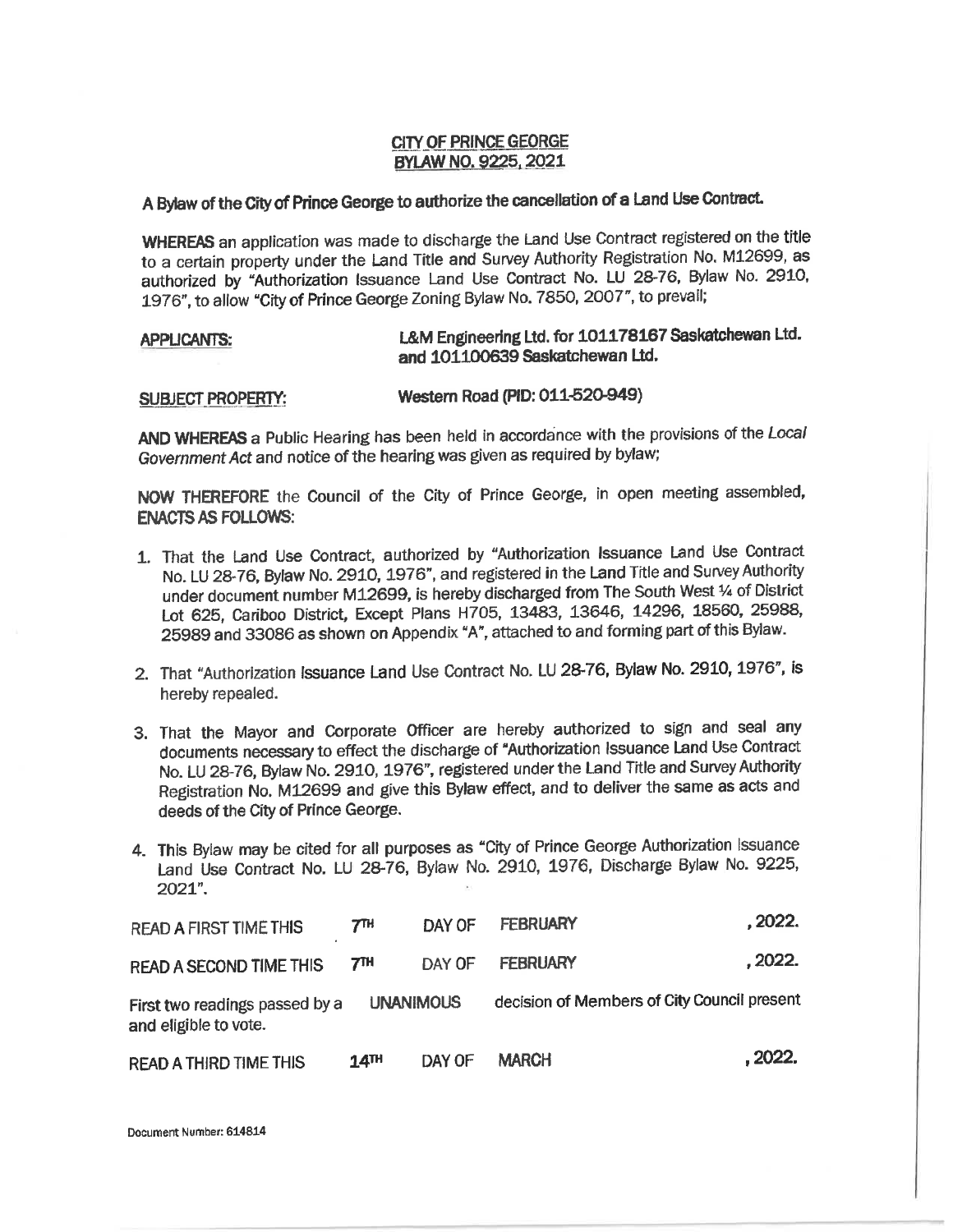Bylaw No. 9225, 2021 <sup>2</sup>

and eligible to vote.

Third reading passed by a **MAJORITY** decision of Members of City Council present

Certified correct as passed third reading, this 15TH day of **MARCH ,2022.** 

CORPORATE OFFICER OF THE CITY OF PRINCE GEORGE

APPROVED BY THE MINISTER OF TRANSPORTATION AND INFRASTRUCTURE PURSUANT TO THE PROVISIONS OF SECTION 546(4) OF THE LOCAL GOVERNMENT ACT.

THIS  $31^{st}$  DAY OF MARCH

 $t+\gamma_d$ ,  $^{2022}$ 

for MINISTER OF TRANSPORTATION ANO INFRASTRUCTURE

ADOPTED THIS  $\left\| \frac{\tau H}{\tau} \right\|$  DAY OF  $BYA$   $MATORIT'$ PRESENT AND ELIGIBLE TO VOTE.

 $APRLL$ , 2022, DECISION OF ALL MEMBERS OF CITY COUNCIL

**CORPORATE OFFICER**